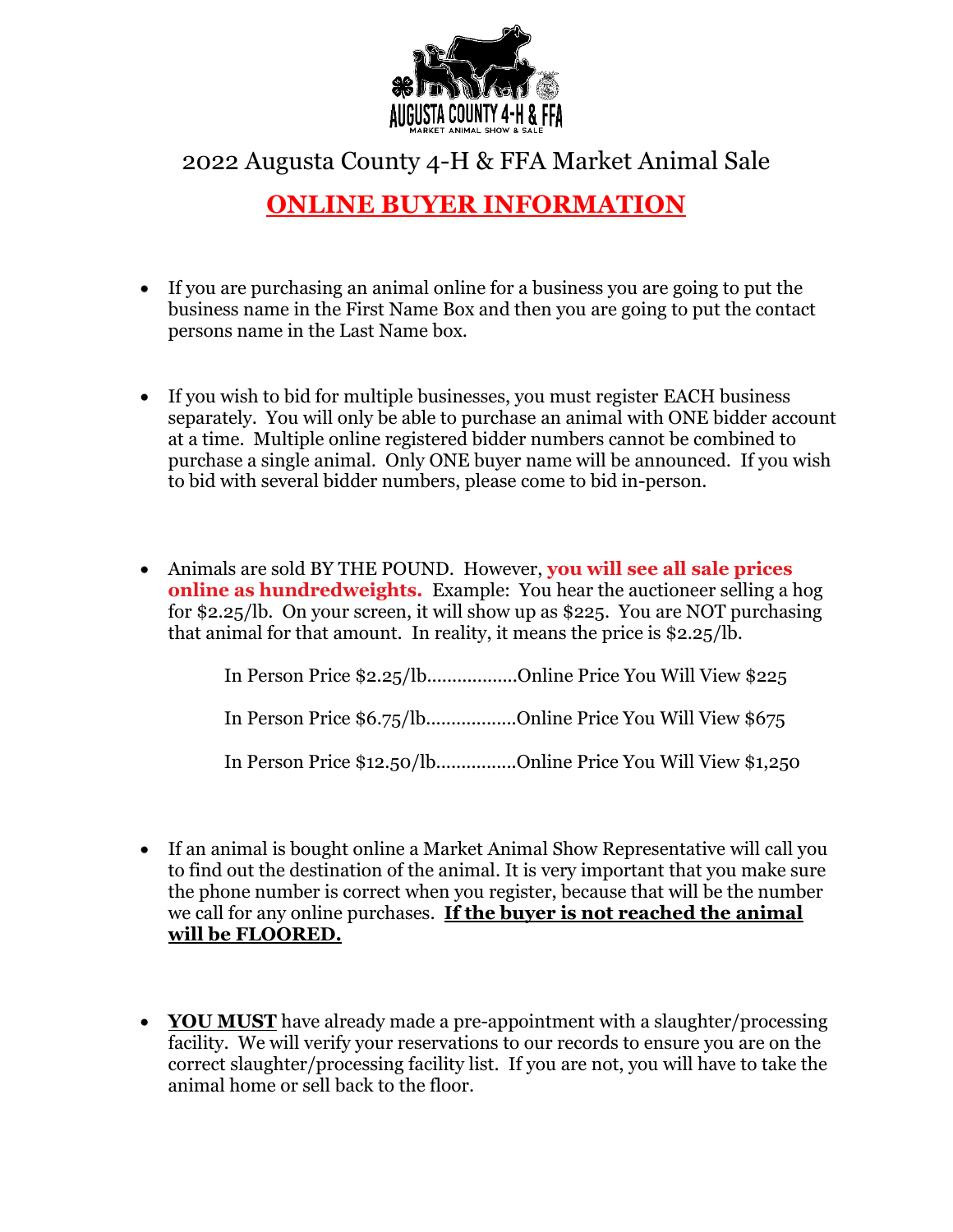- The online auction is real time and the auctioneers receive the online bid less than a one second delay. You do not have to bid 5 minutes in advance, you can bid real time with the sale.
- Please make checks payable to **Rockingham Livestock.**
- Sale starts at 10:00am on Saturday May 1, 2021. Sale order is Market Beef, Hogs, Lambs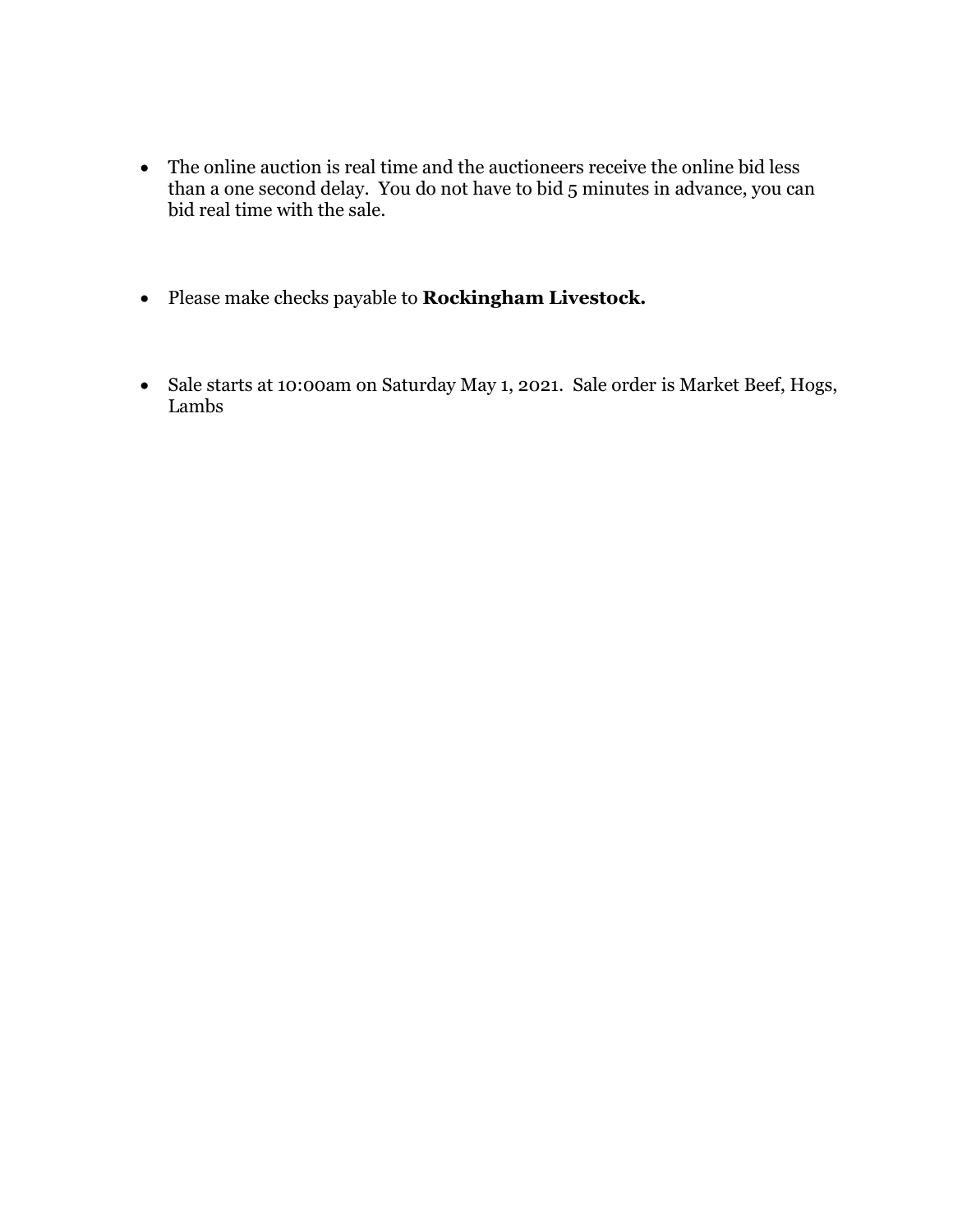## **ONLINE BUYER FAQ's**

- **Do I have to register in separate places to bid online vs inperson?**
	- $\circ$  Yes, If you want to bid in-person, please register under the Buyers tab. **If you want to register to bid ONLINE, please register at [www.alliedauctioneersva.com](http://www.alliedauctioneersva.com/)**
- When registering online, for a business you are going to put the business name in the First Name Box and then you are going to put the contact person's name in the Last Name box.
- **How will I know that I was the winning bid for the animal I was bidding on through the online auction?**
	- $\circ$  You will 1) Hear your name announced through the live feed as the buyer, 2) You will receive an email notification.
		- You will also receive an invoice of your bill.
- **If I am bidding online and want to take that animal home or for slaughter/processing, what do I need to do?**
	- <sup>o</sup> You must have already made a pre-appointment with a slaughter/processing facility if you wish to take an animal to a facility that night.
- If an animal is bought online a Market Animal Show Representative will call you to find out the destination of the animal. It is very important that you make sure the phone number is correct when you register, because that will be the number we call for any online purchases. **If the buyer is not reached the animal will be FLOORED.**
- **How to pay my bill?**
- No, you will receive an invoice through the email address you provided. Please send a check made out to: Please make checks payable to **Rockingham Livestock.**